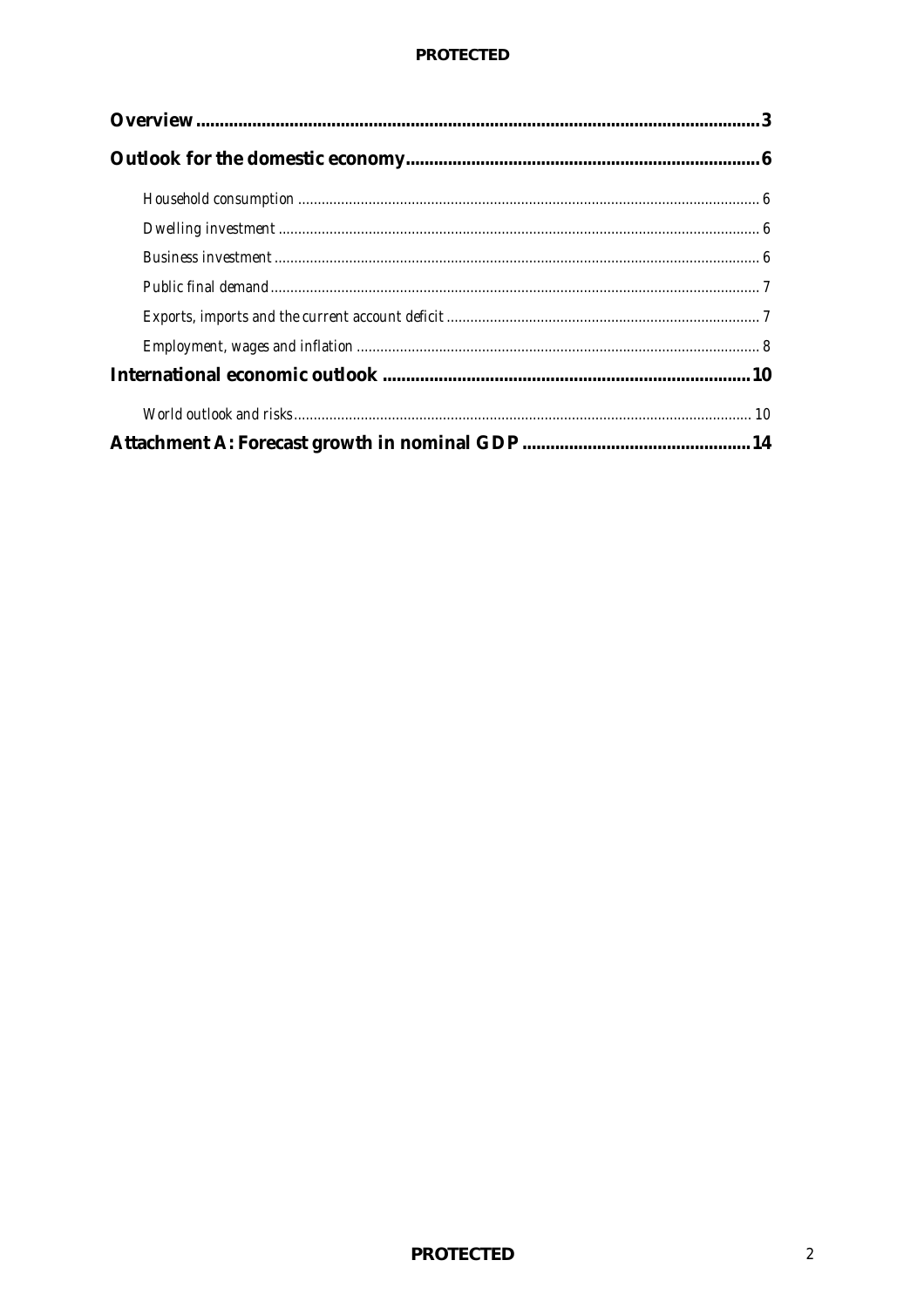# **OVERVIEW**

The outlook for the global economy has weakened since the June update and Budget. The combined effect of deteriorating growth prospects in Europe, a weak recovery in the US economy, and a slowdown in the emerging market economies of Asia is being transmitted to the Australian economy through a number of channels. Weaker external demand and lower global non-rural commodity prices have reduced export revenues, while the risks to global economic and financial stability are weighing on consumer and business confidence.

Against this weak international outlook, Australia's real GDP growth is expected to be around trend over the forecast period. Real GDP is forecast to grow 3 per cent in both 2012-13 and 2013-14, a downgrade of ¼ of a percentage point in 2012-13 compared with Budget. The downgrade to growth in 2012-13 mainly reflects a bring-forward of resource-related investment activity into 2011-12, along with the announced deferral or cancellation of resource projects.

The downgrade to forecast nominal GDP growth since Budget is more significant, primarily due to larger-than-anticipated falls in global prices for some of Australia's key non-rural commodity exports. Global energy and steel demand has eased as world GDP growth has moderated, reducing demand for raw materials such as coal and iron ore. The decline in iron ore and coal prices to mid-September, while consistent with lower demand, appeared to exceed market fundamentals. Iron ore prices have since increased and it is anticipated they will regain further ground over the coming months.

Still, consistent with a weaker international growth outlook, global prices for these commodities are expected to remain below the levels forecast at the June update and Budget. Consequently, the decline in Australia's terms of trade over the forecast period is expected to be greater, driving a downward revision to forecast nominal GDP growth to 4 per cent in 2012-13 from 5 per cent at Budget.

|                      | 2011-12 | 2012-13         |                 |                | 2013-14         |                 |         |
|----------------------|---------|-----------------|-----------------|----------------|-----------------|-----------------|---------|
|                      | Outcome | <b>Budget</b>   | June            | Sep            | <b>Budget</b>   | June            | Sep     |
| Real GDP             | 3.4     | 31/4            | 31/4            | 3              | 3               | 3               | 3       |
| Nominal GDP          | 5.0     | 5               | $4 \frac{3}{4}$ | $\overline{4}$ | 51/4            | 5               | 51/2    |
| Unemployment rate    | 5.1     | 51/2            | 51/2            | 51/2           | 51/2            | 51/2            | 53/4    |
| <b>Employment</b>    | 0.7     | 11/4            | 11/4            | 1              | 11/2            | 11/4            | 11/4    |
| <b>CPI</b>           | 1.2     | 31/4            | 3               | 3              | 21/2            | 21/2            | 21/4    |
| Underlying inflation | 2.0     | 23/4            | 21/2            | 21/2           | 21/2            | 21/2            | 21/4    |
| <b>WPI</b>           | 3.7     | $3 \frac{3}{4}$ | 31/2            | 31/2           | $3 \frac{3}{4}$ | $3 \frac{3}{4}$ | 31/2    |
| Terms of trade       | 1.8     | $-53/4$         | $-51/2$         | $-81/4$        | $-31/4$         | $-33/4$         | $-23/4$ |

## **Table 1: Key Domestic Forecasts(a)**

(a) Real GDP, nominal GDP and the terms of trade are year-average growth. Employment, CPI, underlying inflation and the WPI are through-the-year growth to the June quarter. The unemployment rate is the rate for the June quarter.

The solid outlook for the real economy reflects the continued strong outlook for business investment, underpinned by a record pipeline of already-committed resources projects. Economic growth is also expected to be supported by strong growth in non-rural commodity exports, as the resources boom transitions from the investment to the production phase, and solid growth in household consumption.

Investment in the resources sector is expected to continue to drive growth in the domestic economy in 2012-13. Recent falls in global commodity prices have led to some scaling back of investment plans, largely in the coal sector where mining companies have slowed the pace of their existing expansions and have closed some of their high-cost mines earlier than anticipated. However, the resource investment pipeline is dominated by large LNG projects where investment decisions are taken over long-time horizons and are underpinned by projections of the energy needs of the Asian region over a period of decades. In value terms, over two-thirds of the large resources projects included in the economic forecasts have received final investment approval, with the majority already under construction. Following 75 per cent growth in 2011-12, the latest capital expenditure survey suggests a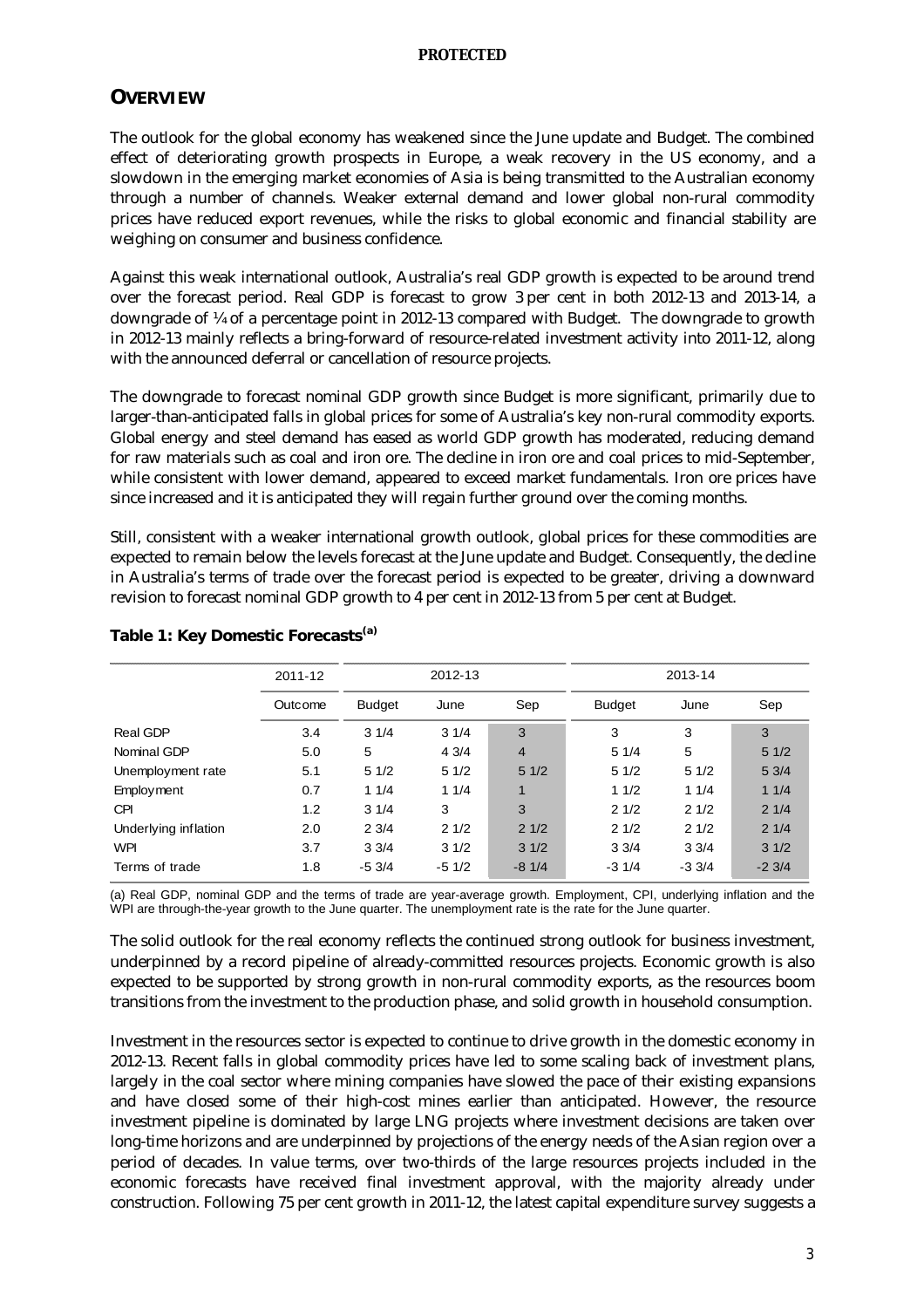further 45 per cent increase in mining investment in 2012-13, taking new business investment as a share of the Australian economy to record levels.

The domestic growth outlook is also expected to be supported by growing non-rural commodity export volumes. The surge in investment in the resources sector will continue to see expansions in supply capacity, which will support a ramp-up in export volumes as major resources projects increasingly move from the investment phase to the production phase. Australia's non-rural commodity exports are expected to grow around 15 per cent over the next two years, notwithstanding a modest downgrade to forecast growth in coal exports since the June update and Budget, in line with announced production cuts.

Solid growth in household consumption is also expected to underpin economic growth across the forecast period. Over the past year, the combination of solid growth in disposable income and weak consumer price inflation enabled households to enjoy above-trend growth in real consumption, while maintaining high rates of saving. Looking ahead, the pace of household consumption growth is expected to moderate, consistent with the outlook for below-trend employment and wages growth, and subdued expectations for asset price growth. Reflecting this, the household saving ratio is expected to remain elevated across the forecast period.

Conditions in many parts of the economy remain difficult, reflecting the continued high exchange rate, shifting patterns of household demand and the more restrained approach of households and businesses towards taking on new debt. These factors have placed downward pressure on domestic prices, meaning that some industries experienced profit declines over 2011-12 despite recording growth in sales volumes. Still, household consumption remains robust in aggregate and there are tentative signs that residential building activity may be starting to improve as resources investment passes its peak, the forecast are for low interest rates to support modest growth in dwelling construction and non-mining investment in 2013-14.

Reflecting the pressures on businesses in some employment-intensive parts of the economy, such as retail and construction, the pace of employment growth has slowed in recent months and average hours worked have declined significantly. While employment growth is expected to pick-up over the forecast period, it is forecast to remain below trend, as the uncertain operating environment continues to weigh on hiring decisions. Through-the-year employment growth is forecast to edge up to 1 per cent to the June quarter 2013 and to 1¼ per cent to the June quarter 2014, weaker than anticipated at Budget. This softer employment growth outlook results in forecasts of a rising unemployment rate from 5.1 per cent currently to 5¾ per cent in the June quarter of 2014.

Consistent with the slightly weaker outlook for the labour market, forecast wages growth and inflation have been revised down. The Wage Price Index is forecast to increase 3½ per cent through the year to the June quarter of both 2013 and 2014. Headline inflation is forecast to rise to 3 per cent through the year to the June quarter of 2013 (incorporating an estimated one-off ¾ of a percentage point increase from the introduction of the carbon price), before easing to 2¼ per cent through the year to the June quarter of 2014.

The main risks to the forecasts are external and remain firmly on the downside. The outlook for the euro area is particularly uncertain, with a risk that the sovereign debt crisis could escalate into a major monetary and financial crisis, with severe implications for global growth. The threat of a 'fiscal cliff' in the United States also remains a severe downside risk to the global economic outlook, with the possibility of a recession in the United States economy if no resolution is reached. A further escalation of the European crisis or a downturn in the Unites States economy would detract from global trade and leave a number of emerging market economies vulnerable to sudden capital outflows and a breakdown in trade finance. These uncertainties are complicating macroeconomic management in China, where there is a risk that the combination of weaker-than-anticipated external demand and the authorities' efforts to place their economy on a more sustainable growth path could result in a sharper slowdown in economic activity than desired. As seen in recent months, a sharper-than-anticipated slowdown in China can have significant implications for global commodities markets.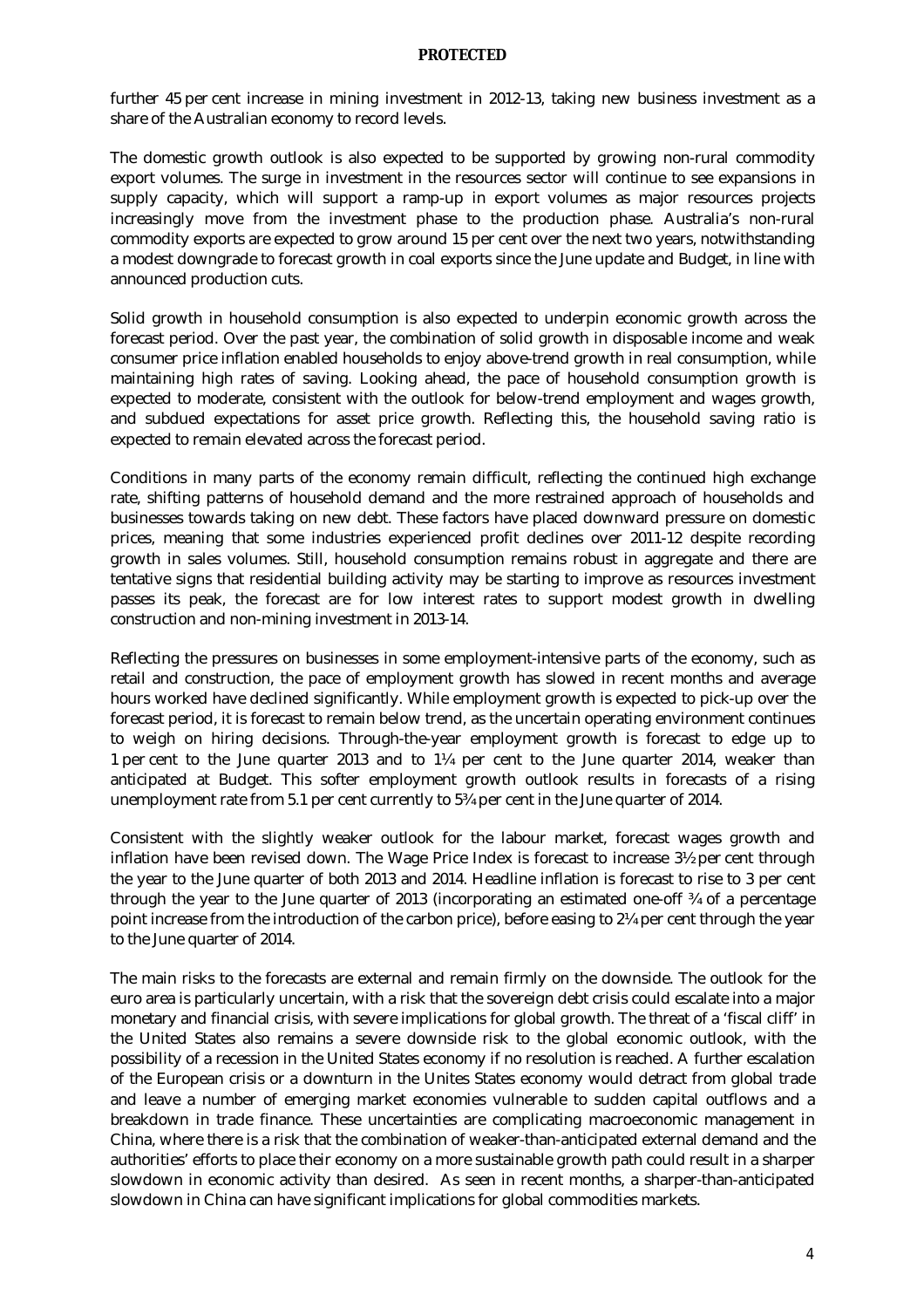In this context, there is a substantial risk that Australia's terms of trade could decline further or more rapidly than currently forecast, which would further reduce forecasts for nominal GDP and weaken the currently solid outlook for real economic growth.

# **Table 2 – Domestic economy forecasts(a)**

|                                            | Outcomes (b) | Forecasts               |                         |
|--------------------------------------------|--------------|-------------------------|-------------------------|
|                                            | 2011-12      | 2012-13                 | 2013-14                 |
| Panel A - Demand and output(c)             |              |                         |                         |
| Household consumption                      | 3.7          | 3                       | 3                       |
| Private investment                         |              |                         |                         |
| Dw ellings                                 | $-3.3$       | $\Omega$                | $\overline{\mathbf{4}}$ |
| Total business investment(d)               | 21.3         | 11                      | 61/2                    |
| Non-dw elling construction(d)              | 39.0         | 14                      | 51/2                    |
| Machinery and equipment(d)                 | 10.6         | 9                       | 71/2                    |
| Private final demand(d)                    | 6.7          | 43/4                    | 4                       |
| Public final demand(d)                     | 1.1          | $-1/2$                  | $-1/4$                  |
| Total final demand                         | 5.3          | 31/2                    | 3                       |
| Change in inventories (e)                  | 0.2          | $\Omega$                | 0                       |
| Gross national expenditure                 | 5.5          | 33/4                    | 31/4                    |
| Exports of goods and services              | 3.7          | 41/2                    | 4                       |
| Imports of goods and services              | 11.8         | $\overline{7}$          | 5                       |
| Net exports(e)                             | $-1.8$       | $-3/4$                  | $-1/4$                  |
| Real gross domestic product                | 3.4          | 3                       | 3                       |
| Non-farm product                           | 3.3          | 31/4                    | 3                       |
| Farm product                               | 7.5          | $-3$                    | 6                       |
| Nominal gross domestic product             | 5.0          | $\overline{\mathbf{4}}$ | 51/2                    |
| Panel B - Other selected economic measures |              |                         |                         |
| External accounts                          |              |                         |                         |
| Terms of trade                             | 1.8          | $-81/4$                 | $-23/4$                 |
| Current account balance                    |              |                         |                         |
| <b>Sbillion</b>                            | $-40.5$      | $-781/2$                | $-943//4$               |
| Percentage of GDP                          | $-2.8$       | $-51/4$                 | $-6$                    |
| Labour market                              |              |                         |                         |
| Employment (labour force survey basis)(f)  | 0.7          | 1                       | 11/4                    |
| Unemployment rate (per cent) $(g)$         | 5.1          | 51/2                    | 53/4                    |
| Participation rate (per cent) $(q)$        | 65.3         | 65                      | 65                      |
| Prices and wages                           |              |                         |                         |
| Consumer Price Index (h)                   |              |                         |                         |
| - headline                                 | 1.2          | 3                       | 21/4                    |
| - underlying                               | 2.0          | 21/2                    | 21/4                    |
| Gross non-farm product deflator            | 1.7          | 3/4                     | 21/2                    |
| Wage Price Index(f)                        | 3.7          | 31/2                    | 31/2                    |

(a) Percentage change on preceding year unless otherwise indicated.

(b) Calculated using original data unless otherwise indicated.

(c) Chain volume measures except for nominal gross domestic product which is in current prices.

(d) Excluding second-hand asset sales from the public sector to the private sector.

(e) Percentage point contribution to growth in GDP.

(f) Seasonally adjusted, through-the-year growth rate to the June quarter.

(g) Seasonally adjusted rate for the June quarter.

(h) Through-the-year growth rate to the June quarter.

Note: The forecasts for the domestic economy are based on several technical assumptions. The exchange rate is assumed to remain around its recent average level — a trade-weighted index of around 77 and a \$US exchange rate of around 103 US cents. Interest rates are assumed to move broadly in line with market expectations. World oil prices (Malaysian Tapis) are assumed to remain around US\$118 per barrel. The farm sector forecasts are based on an assumption of average seasonal conditions.

Source: ABS cat. no. 5206.0, 5302.0, 6202.0, 6345.0, 6401.0, unpublished ABS data and Treasury.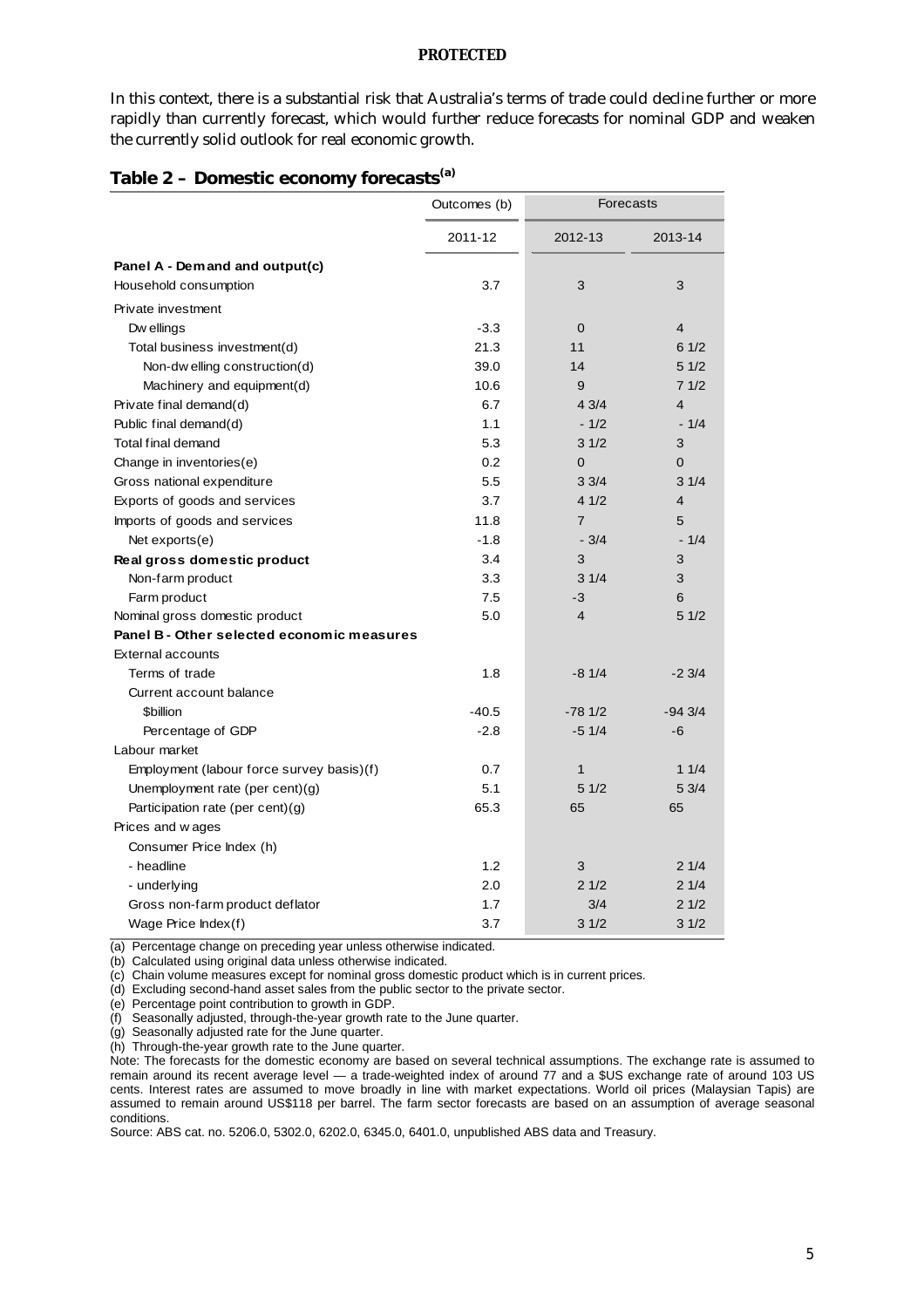## **OUTLOOK FOR THE DOMESTIC ECONOMY**

## **Household consumption**

**Household consumption** is forecast to grow 3 per cent in both 2012-13 and 2013-14. While solid, growth in household consumption is expected to be below-trend, consistent with the outlook for employment and wages growth, continued subdued growth in household wealth and the impact of continued global volatility on consumer confidence. Consistent with this, the household saving ratio is expected to remain elevated over the forecast period, as households continue to rely on saving rather than capital gains to strengthen their balance sheets.



#### **Dwelling investment**

**Dwelling investment** is forecast to be flat in 2012-13, before growing 4 per cent in 2013-14. Dwelling investment declined 3.3 per cent in 2011-12 – the largest annual decline since 2000-01 – on the back of continued weakness in the detached housing market. Conditions across the sector are expected to gradually improve over the remainder of 2012, consistent with the solid growth in dwelling approvals and commencements seen in the June quarter 2012. The recovery is expected to gather momentum into 2013-14, driven by a pickup in homebuyer demand in line with the assumption that interest rates will remain below average across the forecast period.



#### **Business investment**

**New business investment** is expected to grow 11 per cent in 2012-13 and 6½ per cent in 2013-14, reflecting strong forecast growth in resources investment but a weak outlook for investment in other sectors of the economy.

#### **Chart 3: Mining and non-mining CAPEX**



**New engineering construction** is expected to grow 19 per cent in 2012-13 and 7 per cent in 2013-14, underpinned by liquefied natural gas and iron ore projects. The resources sector is also expected to drive higher levels of investment in **new machinery and equipment**, with growth forecast to be 9 per cent in 2012-13 and 7½ per cent in 2013-14. Weakness in the retail sector and the expectation of below-trend employment growth and therefore subdued

**Chart 2: Dwelling investment**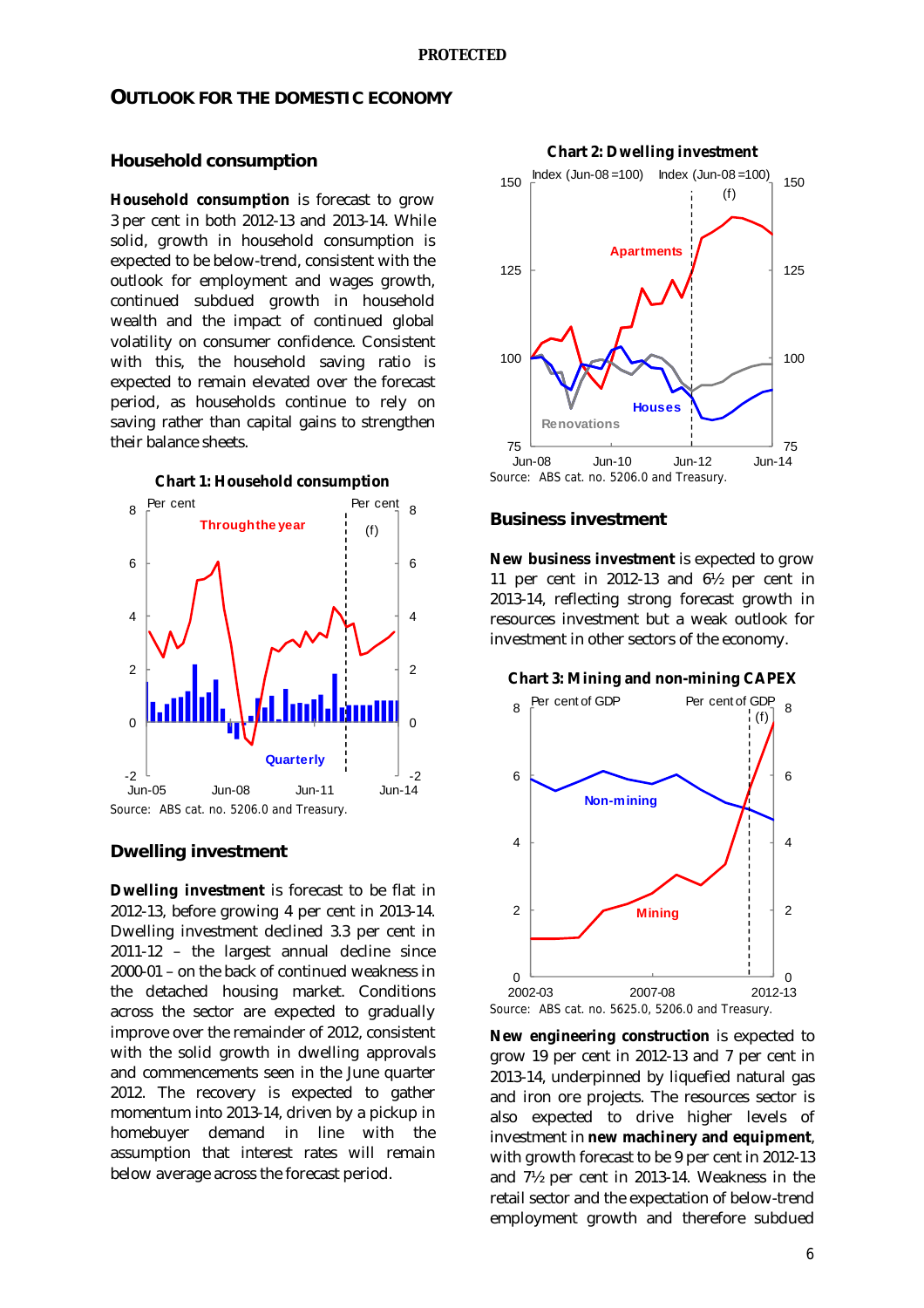demand for new office space is expected to be reflected in weak growth in new **non-residential building** activity, with growth forecast of just 1 per cent in 2012-13 and 1½ per cent in 2013-14.

#### **Public final demand**

**Public final demand** is forecast to fall  $\frac{1}{2}$  of a per cent in 2012-13 and  $\frac{1}{4}$  of a per cent in 2013-14, consistent with the planned fiscal consolidations of the Commonwealth and State governments. Compared with Budget, the forecast decline in public final demand has increased, reflecting reductions in spending by the Commonwealth and State Governments.

# **Exports, imports and the current account deficit**

**Export** growth forecasts are slightly weaker than the June update and Budget, with growth of 4½ per cent expected in 2012-13 and 4 per cent in 2013-14. While the growth outlook remains strong, weaker-than-expected outcomes in 2011-12, coupled with recent coal mine closures and announcements to not proceed with planned expansions, mean that the volume of non-rural commodities exports is lower over the forecast period than previously anticipated. Services exports are expected to remain flat and manufactured exports are forecast to rise only modestly over the next two years, reflecting the high Australian dollar and forecasts for continued weak external demand. Farm production and rural exports surged to record levels in 2011-12, reflecting favourable weather conditions. In 2012-13, rural output and exports are expected to decline moderately, in line with an assumed return to average weather conditions.



**Import** growth forecasts have been downgraded slightly over the forecast period, consistent with lower forecast growth in business investment. Import volumes are forecast to grow 7 per cent in 2012-13 and 5 per cent in 2013-14. Net exports are expected to detract ¾ of a percentage point from real GDP growth in 2012-13 and ¼ of a percentage point in 2013-14.

The **terms of trade** have declined more sharply than was previously anticipated. Following growth of 90 per cent over the past decade, the terms of trade are now expected to decrease 8¼ per cent in 2012-13 and 2¾ per cent in 2013-14. The near-term downgrade reflects the declines in global prices for Australia's key non-rural commodity exports since June. For iron ore and metallurgical coal, which are key inputs to the steel-making process, recent declines in price reflect weaker global steel demand, a destocking of raw materials at Chinese steel mills, and ongoing growth in the global supply of these materials. Falls in the price of thermal coal have been influenced by subdued global demand for thermally generated electricity, weighed down by a continuation of ongoing weakness in Europe, electricity demand in China and lower natural gas prices in the US, which has promoted exports from the Americas into the Asian market. While modest increases in non-rural commodity prices are anticipated in the nearterm – particularly for iron ore – prices are expected to remain lower than previously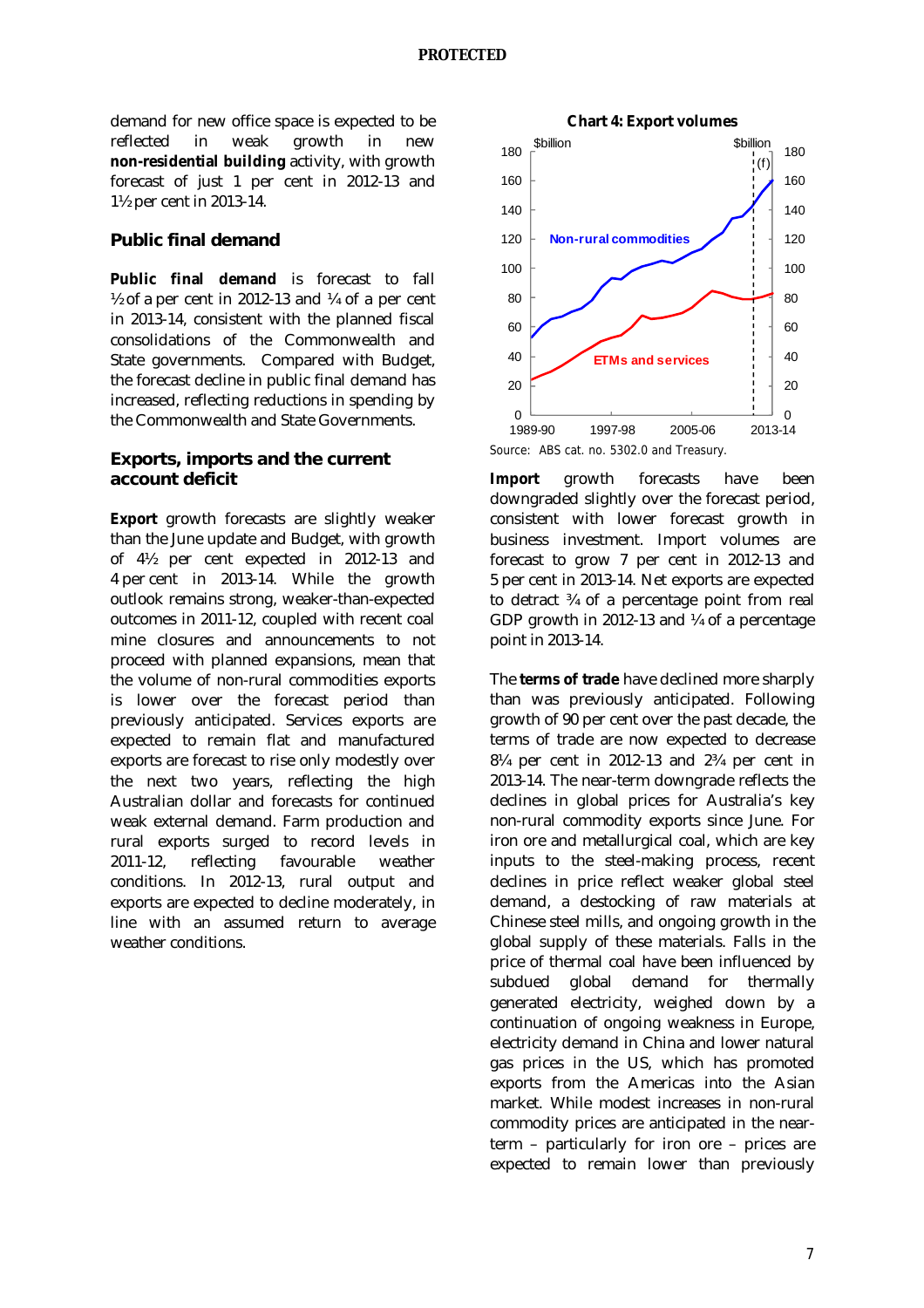

expected, in line with lower forecast growth in global GDP.

The **current account deficit** is forecast to widen over the next two years. This reflects an expected turnaround in the trade balance from a surplus to a deficit, driven by the expected deterioration in the terms of trade. The current account deficit is expected to be 5¼ per cent of GDP in 2012-13 and 6 per cent of GDP in 2013-14. Considered from a net lending perspective, the key driver of the rising current account deficit is the inflow of capital needed to finance the mining investment boom, with the household sector expected to be a net saver over the forecast period.

#### **Employment, wages and inflation**

Following strong growth in the first half of 2012, **employment** growth has moderated in recent months, with the high Australian dollar, uneven patterns of demand and continued deleveraging by the household and corporate sectors weighing on employment conditions in many industries. Employment is expected to increase 1 per cent through the year to the June quarter 2013 and 1¼ per cent through the year to the June quarter 2014. The **unemployment rate** is forecast to increase to 5½ per cent by the June quarter 2013 and to 5¾ per cent by the June quarter 2014.



**Wages** growth is expected to slow, consistent with the forecast softening in labour market conditions. Aggregate wages have grown solidly over the past year, with the low unemployment rate supporting slightly above-trend growth in private sector wages. This has been balanced by weakness in public sector wages growth, which has eased in line with ongoing fiscal consolidation at the state and federal levels of government. Looking ahead, the Wage Price Index is forecast to grow 3½ per cent through the year to the June quarters of both 2013 and 2014, slightly weaker than previously expected.

**Inflation** is expected to pick up slightly in 2012-13 due to the one-off effect of introducing the carbon price, but remain within the target band. While the high exchange rate is expected to exert less downward pressure on domestic prices over the forecast period, it is expected that solid productivity growth and subdued wages growth will dampen domestic price pressures. Headline inflation (including the carbon price impact) is expected to be 3 per cent through the year to the June quarter of 2013 and 2¼ per cent through the year to the June quarter of 2014. Underlying inflation (including the carbon price impact) is expected to be 2½ per cent through the year to the June quarter of 2013, and 2¼ per cent through the year to the June quarter of 2014.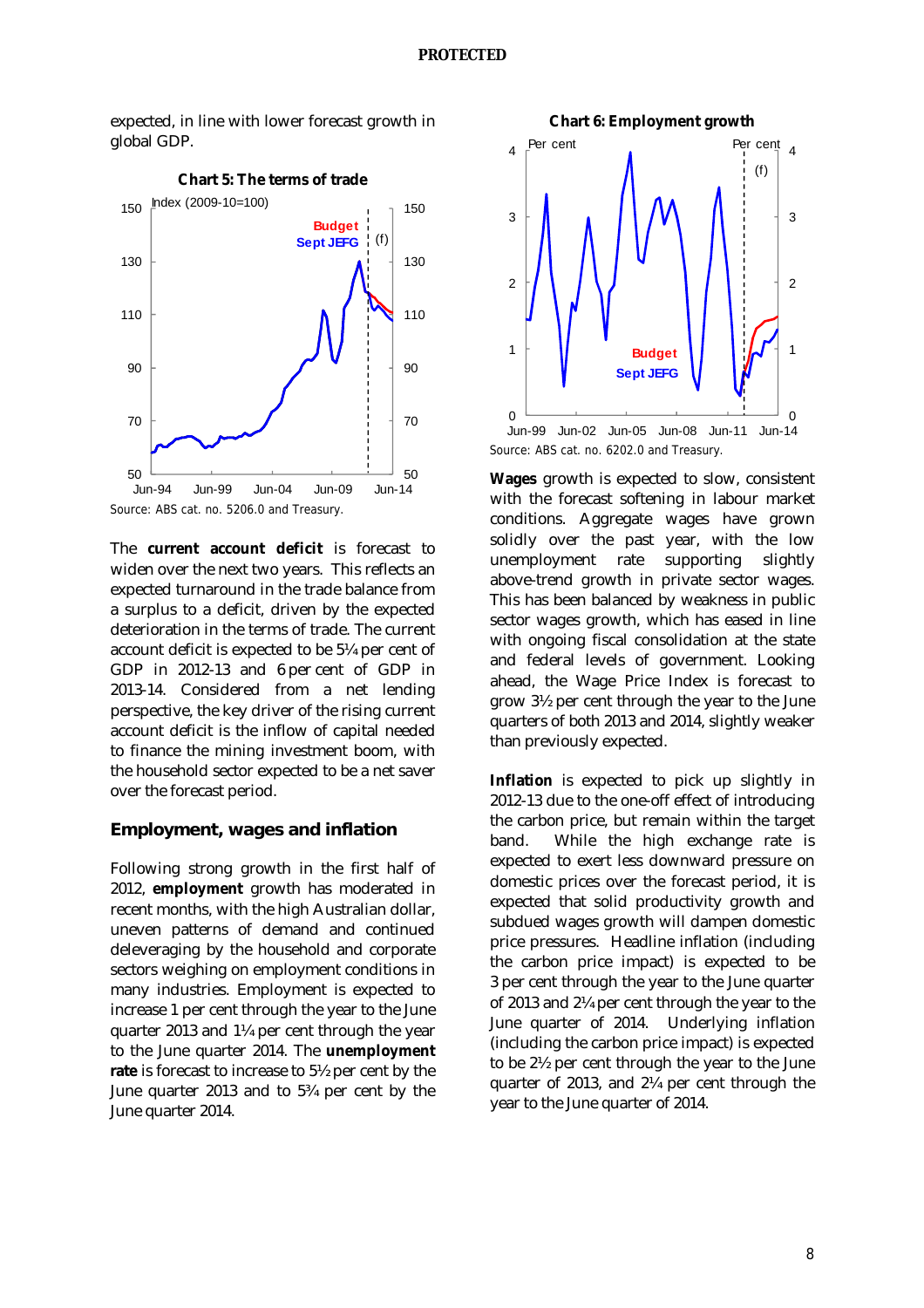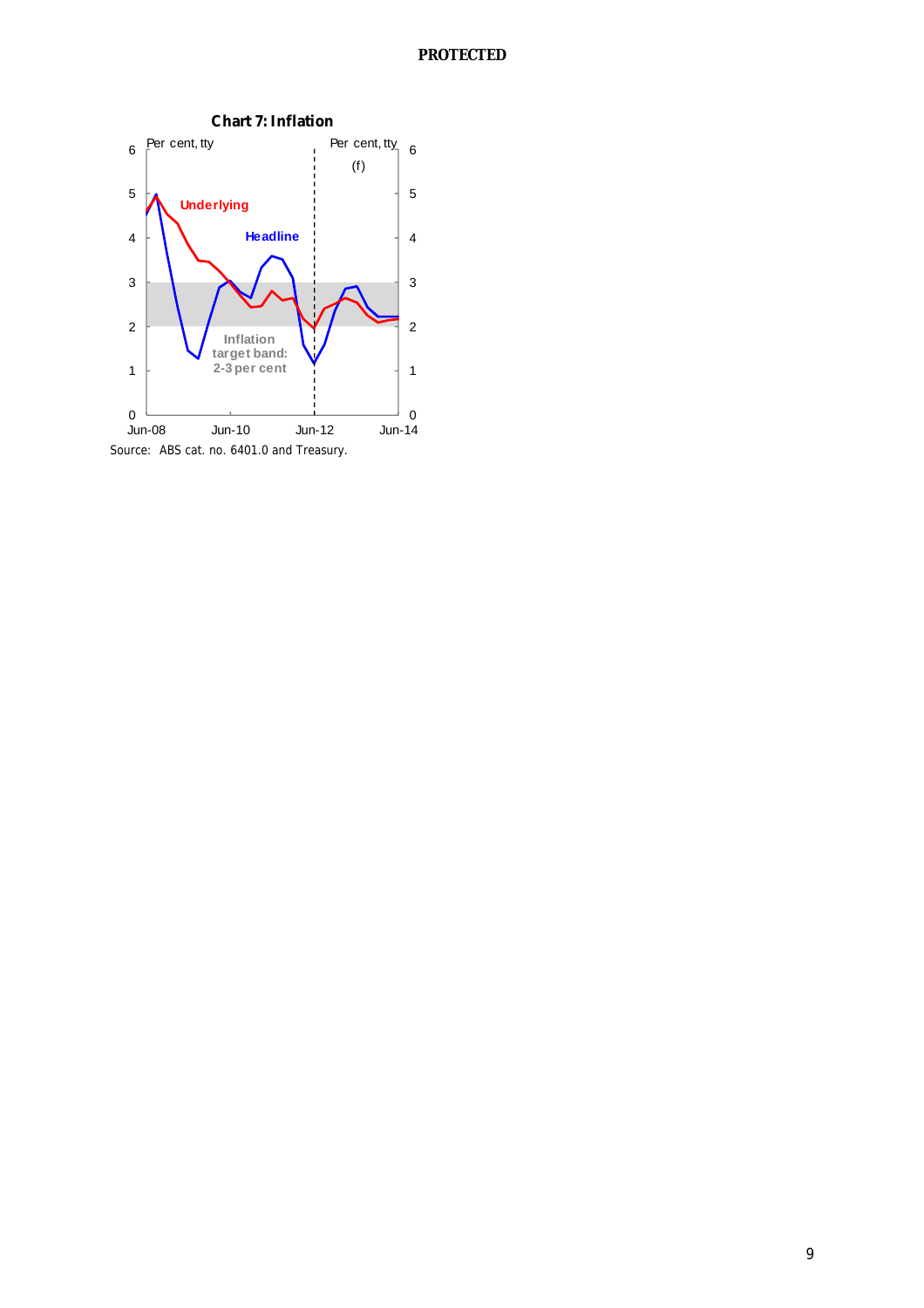# **INTERNATIONAL ECONOMIC OUTLOOK**

## **Table 3: International GDP growth forecasts(a)**

|                                | 2011   | 2012            |                       | 2013                  |                       | 2014                 |                       |
|--------------------------------|--------|-----------------|-----------------------|-----------------------|-----------------------|----------------------|-----------------------|
|                                | Actual | <b>Budget</b>   | Sept JEFG Budget      |                       | Sept JEFG             | <b>Budget</b>        | Sept JEFG             |
|                                |        |                 |                       |                       |                       |                      |                       |
| <b>United States</b>           | 1.8    | 2               | 2                     | $\mathcal{P}$<br>1/4  | $2 \frac{1}{4}$       | $\mathcal{P}$<br>1/2 | $2 \frac{1}{2}$       |
| Euro area                      | 1.5    | $-3/4$          | $-1/2$                | 3/4                   | 1/4                   | 1/4<br>1             | 1/4<br>$\mathbf 1$    |
| Japan                          | $-0.8$ | $2 \frac{1}{4}$ | $2 \frac{1}{2}$       | 3/4<br>$\mathbf 1$    | 3/4<br>$\mathbf{1}$   | 1/4<br>1             | 1/4<br>$\mathbf 1$    |
| China <sup>(b)</sup>           | 9.3    | 8<br>1/4        | $\overline{7}$<br>1/2 | 1/2<br>8              | 3/4<br>$7^{\circ}$    | 8<br>1/4             | $7 \frac{3}{4}$       |
| Indi $a^{(b)}$                 | 7.1    | 6<br>1/4        | $5 \frac{1}{2}$       | 3/4<br>$\overline{7}$ | $\overline{7}$        | 7<br>1/2             | 1/2<br>$\overline{7}$ |
| Other East Asia <sup>(c)</sup> | 4.3    | $3 \frac{3}{4}$ | $3 \frac{3}{4}$       | 5                     | 1/2<br>$\overline{4}$ | 5                    | $4 \t3/4$             |
| <b>Major Trading Partners</b>  | 4.3    | 4<br>1/4        | $\overline{4}$<br>1/4 | 5                     | 3/4<br>$\overline{4}$ | 5                    | $4 \t3/4$             |
| World                          | 3.9    | 3<br>1/2        | 3<br>1/4              | 4                     | 3<br>3/4              | 1/4<br>4             | $\overline{4}$        |

(a) Calculations for World, euro area and other East Asia grow th rates use GDP w eights based on purchasing pow er parity (PPP). Calculations for Major Trading Partners use export trade w eights.

(b) Production-based measure of GDP.

(c) Other East Asia comprises the new ly industrialised economies (NIEs) of Hong Kong, South Korea, Singapore and Taiw an and the Association of Southeast Asian Nations group of five (ASEAN-5), w hich comprises Indonesia, Malaysia, the Philippines, Thailand and Vietnam.

Source: National statistical publications, IMF *World Economic Outlook Update July* 2012, Thomson Reuters and Treasury.

# **World outlook and risks**

Prospects for global growth have softened further since Budget. Recent growth outcomes in a number of East Asian economies, most notably China and India, have been weaker than anticipated. The European crisis also continues to weigh on global confidence. While the European Central Bank's (ECB) announcement that it will intervene in the bond markets of troubled euro area sovereigns as long as they commit to undertake fiscal and structural reforms, coupled with Germany's recent ratification of the region's bailout fund eased concerns somewhat, the issues underlying the crisis remain unresolved. In addition, the recent slowing in growth in a number of major emerging market economies has added to concerns about the durability of the global recovery.

Conditions in the major advanced economies have weakened further. The euro area is in recession as financial stress, ongoing fiscal consolidation, and bank deleveraging drag on growth. Growth in the United States has eased as weak labour market outcomes and rising concern over the so-called 'fiscal cliff' (the sudden fiscal tightening that will occur at the end of 2012 unless new legislation is passed) have impacted on activity, while the boost to Japanese growth from earthquake reconstruction likely peaked in the first half of 2012 with growth expected to moderate going forward.

Since the end of the global recession, growth across the emerging market economies, particularly in Asia, has been relatively robust on the back of strong domestic demand, and these economies have been the driving force of the global recovery to date. However, more recently a number of major emerging economies have seen a slowing in their growth rate, including China. This reflects a reduction in export demand as growth in advanced economies has weakened and the dampening effect of previous policy tightening in some economies, particularly in China.

The further weakening in the global economic outlook means that world GDP is now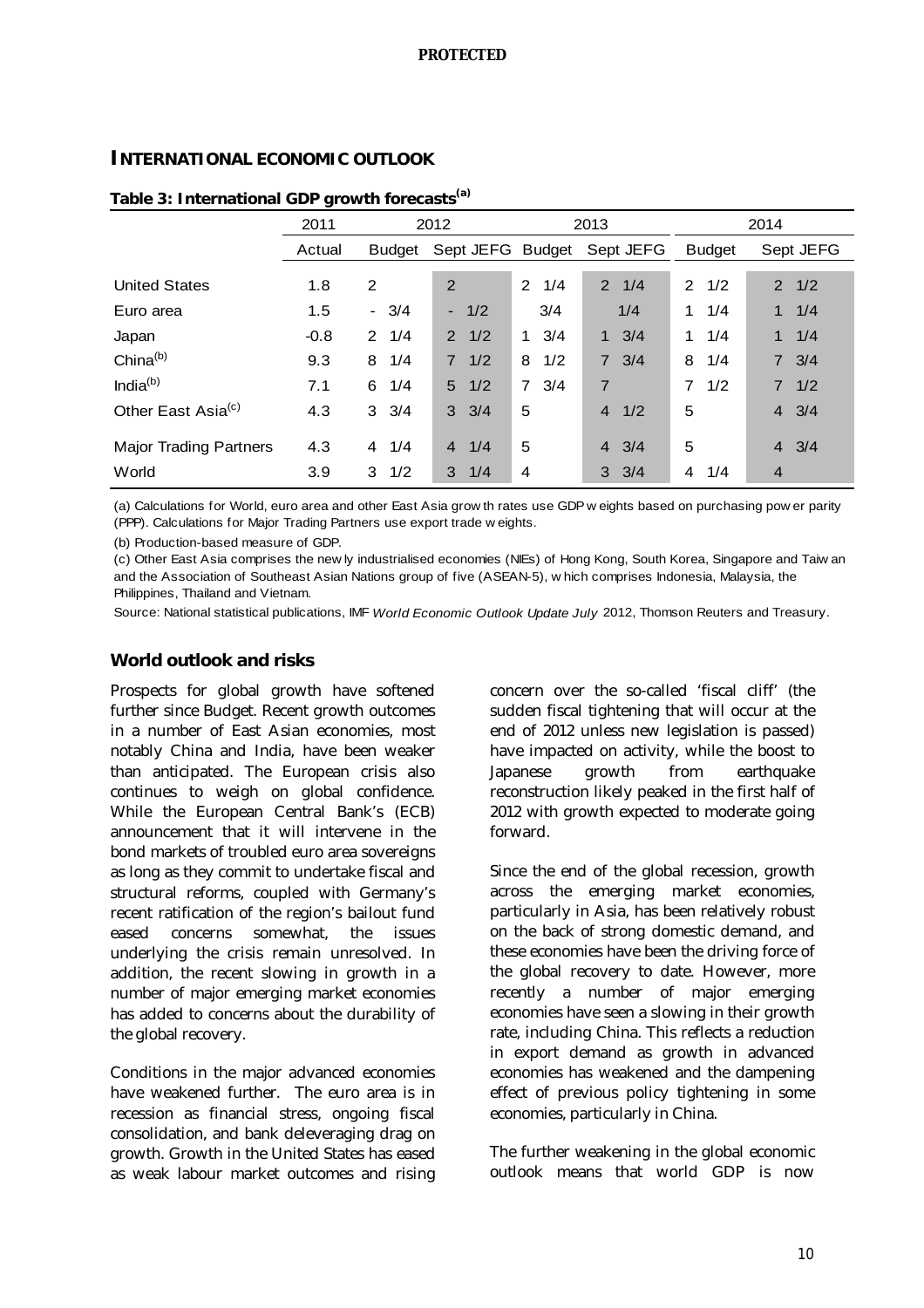expected to grow 3¼ per cent in 2012 and 3¾ per cent in 2013, compared with Budget forecasts of 3½ per cent and 4 per cent. The global recovery remains vulnerable to shocks, most notably stemming from Europe, but also the threat of a sharp fiscal tightening occurring in the US at the end of 2012. Growth in emerging market economies, while slowing, has the potential to be boosted by policy action, although policy support in China has been less forthcoming than expected. However, a sharper-than-expected deterioration in the situation in Europe or the US would inevitably have spill-over effects on the growth performance of emerging market economies, including through the risks of sharp outflows of capital, a deterioration of trade finance, and lower confidence.



Although growth in Australia's major trading partners (MTPs) is forecast to be lower than at Budget, it is nonetheless expected to remain solid. After MTP growth of 4.3 per cent in 2011, growth is expected to be 4¼ per cent in 2012. Growth is then forecast to be 4¾ per cent in both 2013 and 2014, as conditions in Europe and the US continue to improve, with the anticipated increase in external demand flowing through to China's growth, and to the global economy more broadly. The more robust growth prospects for Australia's MTPs compared with the global economy overall reflects the composition of our MTPs, which is increasingly weighted towards the fast-growing emerging Asian economies.

Conditions in the euro area have continued to deteriorate, with output declining in the June quarter, credit markets remaining impaired, business and consumer confidence continuing to weaken, and the unemployment rate rising to new euro-era highs. Leading indicators suggest this weakness is likely to continue, with the euro area expected to contract in 2012. The euro area is assumed to make incremental progress towards resolving the crisis and gradually recover over the forecast horizon. However, growth over this period is expected to be anaemic, with remaining fiscal consolidation requirements and bank deleveraging expected to drag on growth.

Throughout the year, the focus of the sovereign debt crisis has increasingly turned to Spain. Spain has come under increasing pressure as a result of the troubles arising from its banking sector and more recently from the fiscal difficulties of both its central and regional governments. However, fears are that markets would then focus on Italy, the third-largest economy in the euro area, given its significantly larger sovereign debt and poor growth prospects.

The recent ECB announcement that it is prepared to purchase short-term sovereign debt of troubled euro area economies through Outright Monetary Transactions as long as they commit to fiscal and structural reforms has, at least for now, stabilised financial markets and appears to have bought the region much needed time. However, the ECB can only relieve the immediate funding pressures facing the troubled euro area sovereigns. A lasting resolution to the European sovereign debt crisis will only be achieved through a firm political commitment to achieving a closer political, fiscal and banking union in the euro area. It will also require the euro area's troubled economies to continue to implement structural reforms in order to boost their competitiveness and growth potential.

Unlike Europe, the US economy continues to grow, albeit at a subdued rate by historical standards, with persistent underlying weaknesses in its labour and housing markets constraining growth. The US continues to be dependent on very accommodative monetary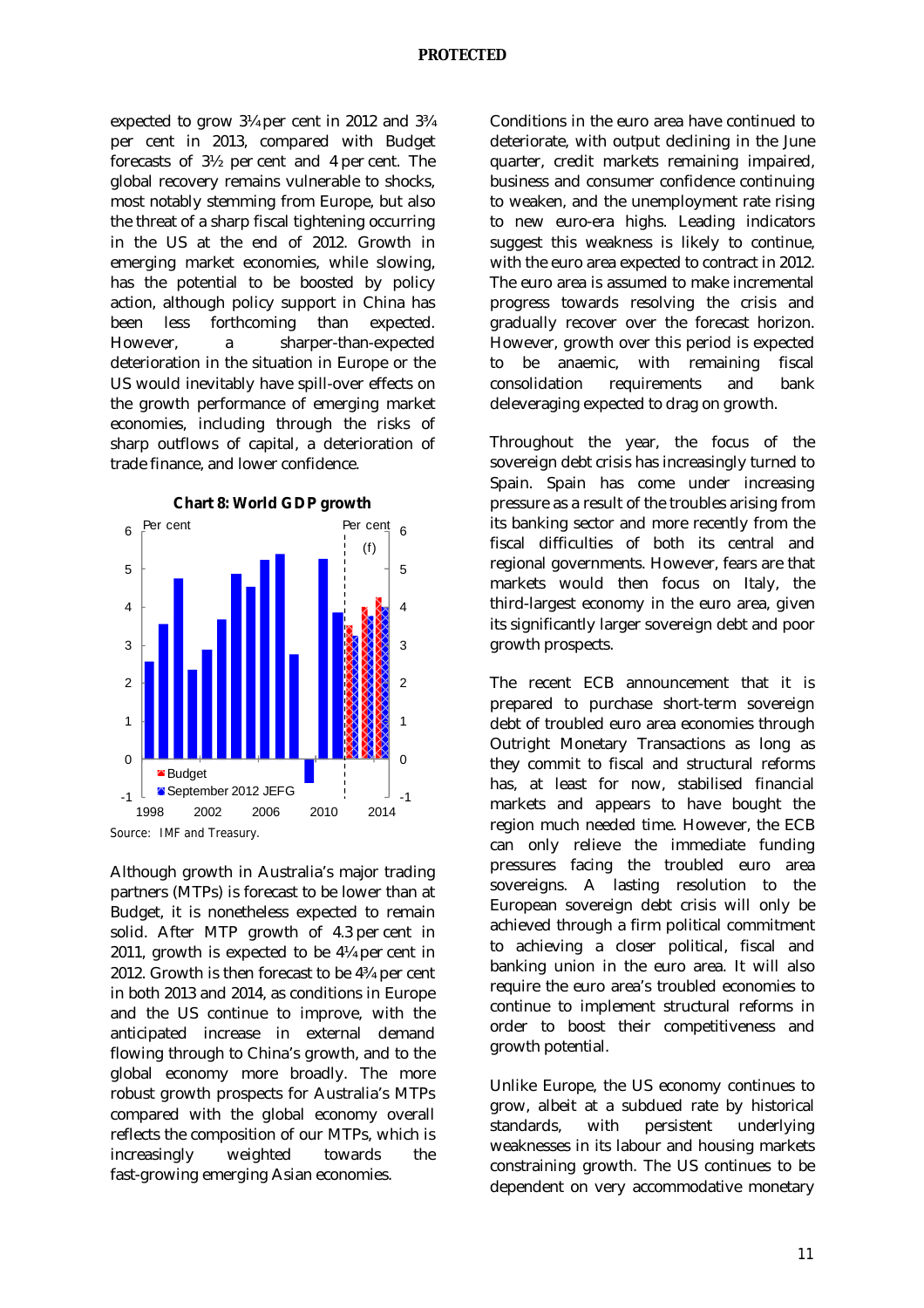policy, and is still yet to achieve a self-sustaining recovery. Consequently, it remains vulnerable to any further negative shocks.

While the US is assumed to avoid the so called 'fiscal cliff', it remains a key risk to the outlook. A variety of tax provisions, including the 'Bush' tax cuts, expire at the end of 2012, while discretionary spending cuts are currently legislated to commence at the end of 2012. If Congress is unable to come to an agreement to avoid the fiscal cliff, this would have a severely detrimental impact on the US economy in 2013. The US' independent non-partisan Congressional Budget Office has estimated that, under current legislation, the US economy would experience a mild recession in 2013. Even if the fiscal cliff is avoided, the longer it takes for Congress to come to any agreement, the more likely businesses and households will defer investment and consumption decisions. A complicating factor is that even if the fiscal cliff is avoided, it remains crucial that the US craft a credible medium-term fiscal consolidation plan.

Growth in economic activity in China has eased in recent months due to a weakening external sector and the effects of previous policy tightening measures. The larger-than-expected moderation in growth has seen a cautious shift in Government policy towards supporting growth. Chinese authorities have eased monetary policy, accelerated the approval of infrastructure projects, provided consumption incentives to households, and lowered taxes for small and medium-sized enterprises.

The magnitude of any policy stimulus is likely to be smaller than that undertaken in 2008-09, with Chinese officials mindful of avoiding the asset quality issues and substantial inflationary pressures that resulted from the previous round of stimulus. The more supportive policy settings being implemented this year are expected to see growth pick up later in the year and in early 2013. Over the forecast horizon, China's growth is expected to remain relatively solid, albeit lower compared with Budget. While the projected growth rates are more moderate compared with those recorded over the past 30 years, this more moderate outlook is more consistent with a maturing economy on a sustainable and balanced growth path and with the growth target under the 12<sup>th</sup> Five-Year Plan. A further deterioration in economic conditions in Europe or a more significant slowing in US growth poses the main risk to China's growth outlook.

Elsewhere in the region, the outlook is becoming increasingly linked to developments in external demand from the world's major economies. The boost to Japan's growth from earthquake reconstruction activity peaked in the first half of 2012, with Japan's growth in the medium-term likely to return to very subdued rates and a reliance on exports to drive growth.

The weakening in external demand has impacted on the highly trade-exposed Newly Industrialised Economies, particularly Taiwan and Hong Kong. In contrast, the economies in the ASEAN-5 such as Indonesia, Thailand and the Philippines have generally continued to record more robust growth rates due to healthy domestic demand. However, a key risk across a number of east Asian economies is their vulnerability to the threat of a sharp outflow of capital if global conditions deteriorate.

In India, economic growth is forecast to be lower overall than expected at Budget, particularly for 2012, reflecting a slowing in investment, a delay in monsoon conditions, and the uncertainty in Europe impacting export growth. Over the remainder of the forecast horizon, India's growth is expected to improve, reflecting a gradual recovery in private investment and a return to normal seasonal conditions.

A lingering additional risk to the global outlook is the potential for a spike in global oil prices as political tensions in the Middle East remain unresolved. While global oil prices fell in the three months to June, they have since risen noticeably despite the softening in global economic conditions, suggesting that market concerns over geopolitical risks are a major factor. While the possibility of an oil price spike persists, if conditions in the euro area were to deteriorate and global growth was to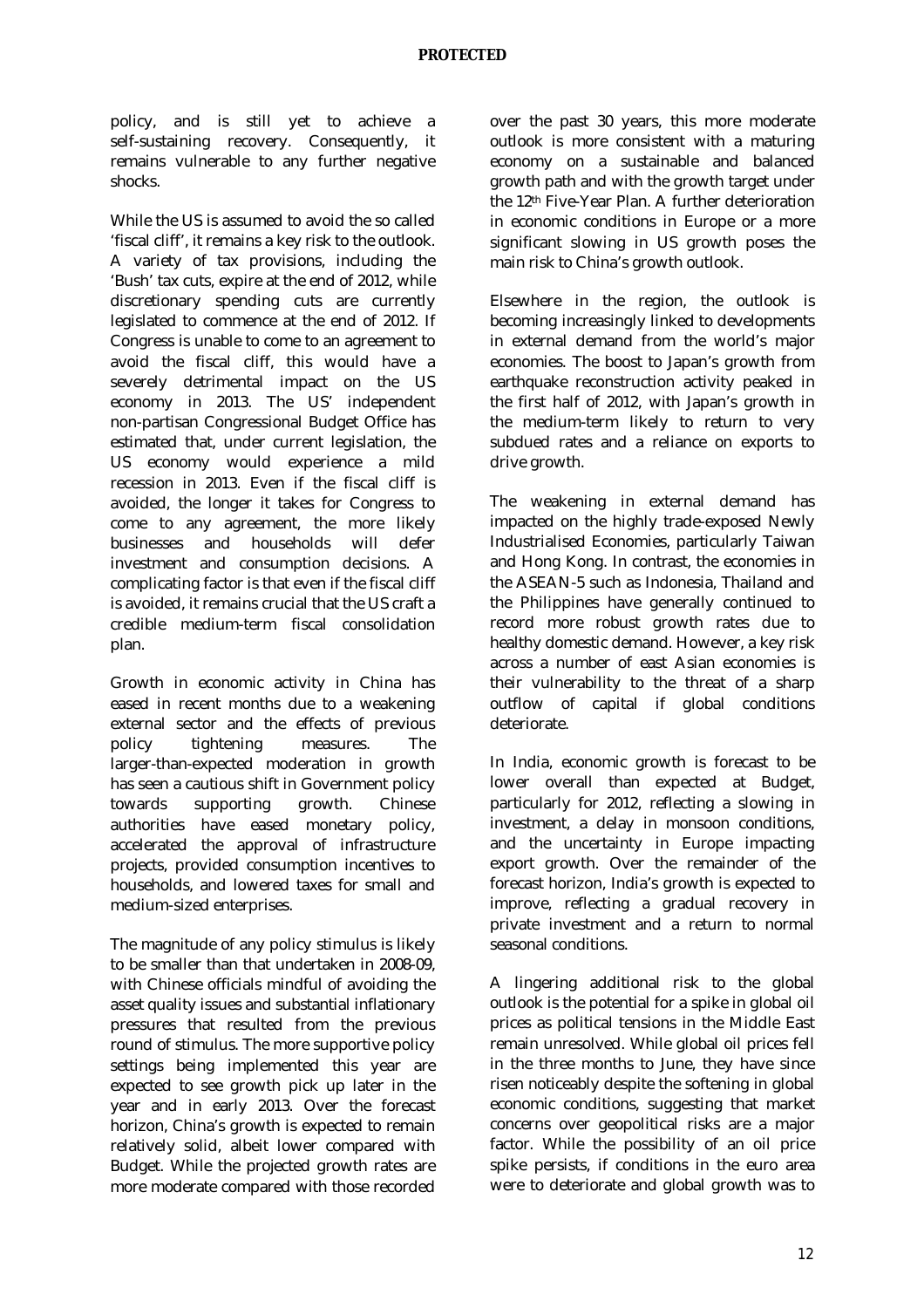slow sharply, then conversely oil prices could decline substantially.

While a sharp rise in oil prices remains the key risk in commodity markets at present, prices for agricultural commodities are also historically high, albeit below their most recent peaks, recorded during the Arab Spring of early 2011. Were agricultural prices to rise sharply this would contribute to inflationary pressures in a number of emerging markets, complicating policy responses to any deterioration in global economic conditions.